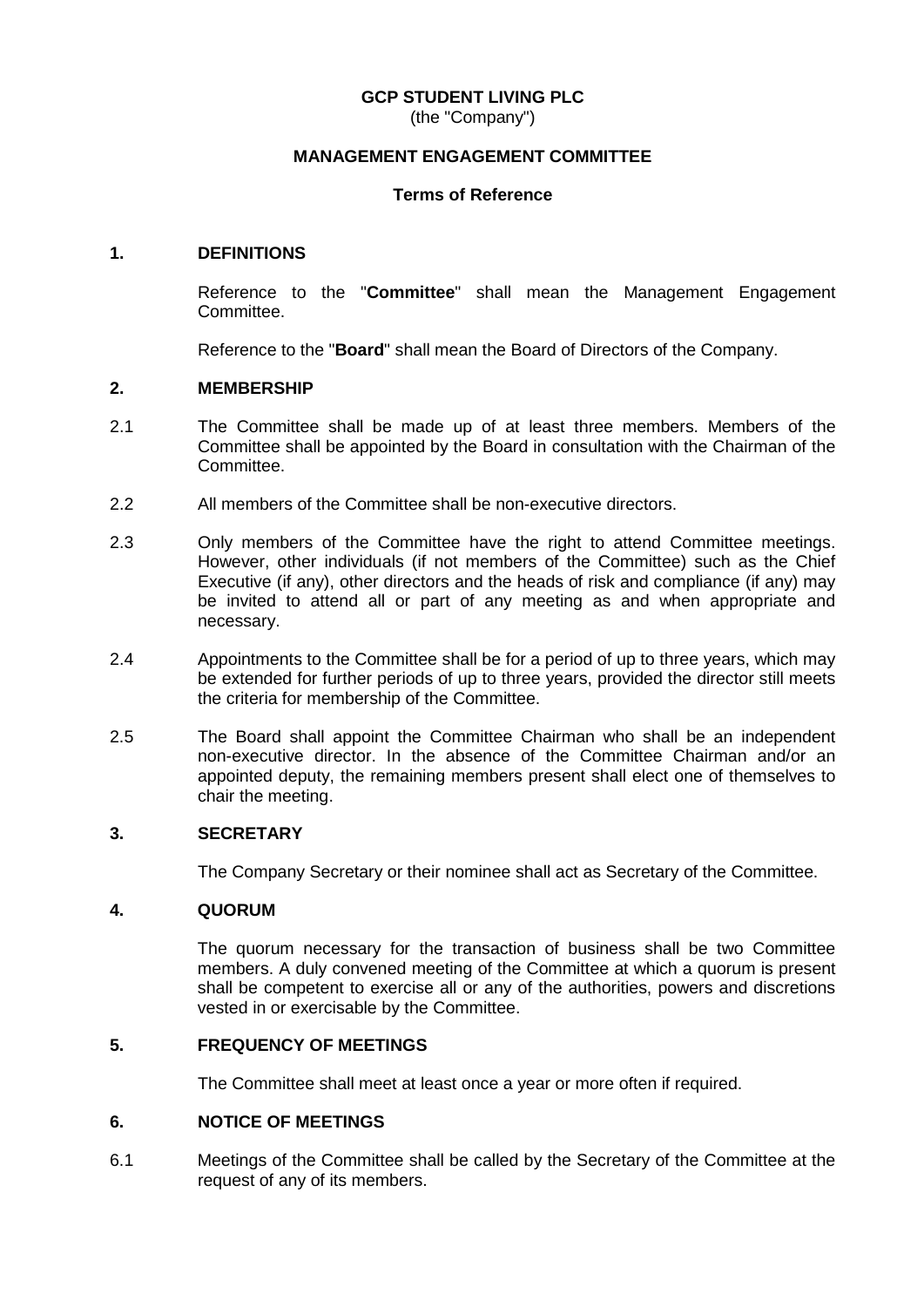6.2 Unless otherwise agreed, notice of each meeting confirming the venue, time and date together with an agenda of items to be discussed, shall be forwarded to each member of the Committee, any other person required to attend and all other non-executive directors, no later than five working days before the date of the meeting. Supporting papers shall be sent to Committee members and to other attendees as appropriate, at the same time.

### **7. MINUTES**

- 7.1 The Secretary shall minute the proceedings and resolutions of all meetings of the Committee, including recording the names of those present and in attendance.
- 7.2 Draft minutes of Committee meetings shall be circulated promptly to all members of the Committee. Once approved, minutes should be circulated to all members of the Board, unless it would be inappropriate to do so.

# **8. ANNUAL GENERAL MEETING**

The Chairman of the Committee shall attend the Annual General Meeting prepared to respond to any shareholder questions on the Committee's activities.

### **9. DUTIES**

9.1 The Committee should carry out the duties below for the Company, major subsidiary undertakings (if any) and the group as a whole (if a group is in existence), as appropriate.

### 9.2 **Management engagement**

- 9.2.1 The management engagement terms shall be discussed by the Committee annually, prior to the annual results announcement being released.
- 9.2.2 The Committee shall:
	- 9.2.2.1 reasonably satisfy itself that the investment management agreement, asset and facilities management agreement are fair and that the terms remain competitive and sensible for shareholders;
	- 9.2.2.2 reasonably satisfy itself that systems put in place by the investment manager, asset and facilities manager (as applicable) in respect of the Company are adequate to meet relevant legal and regulatory requirements;
	- 9.2.2.3 reasonably satisfy itself that matters of compliance are under proper review. The Committee shall have direct access to the investment manager's compliance officer, and shall receive a report from the investment manager each year confirming that the investment manager has conducted the Company's affairs in compliance with the regulations applying to it;
	- 9.2.2.4 consider whether the continuing appointment of the investment manager, asset and facilities manager on the terms of their respective agreements is in the interests of shareholders as a whole, and make recommendations to the Board thereon together with a statement of the reasons for their view;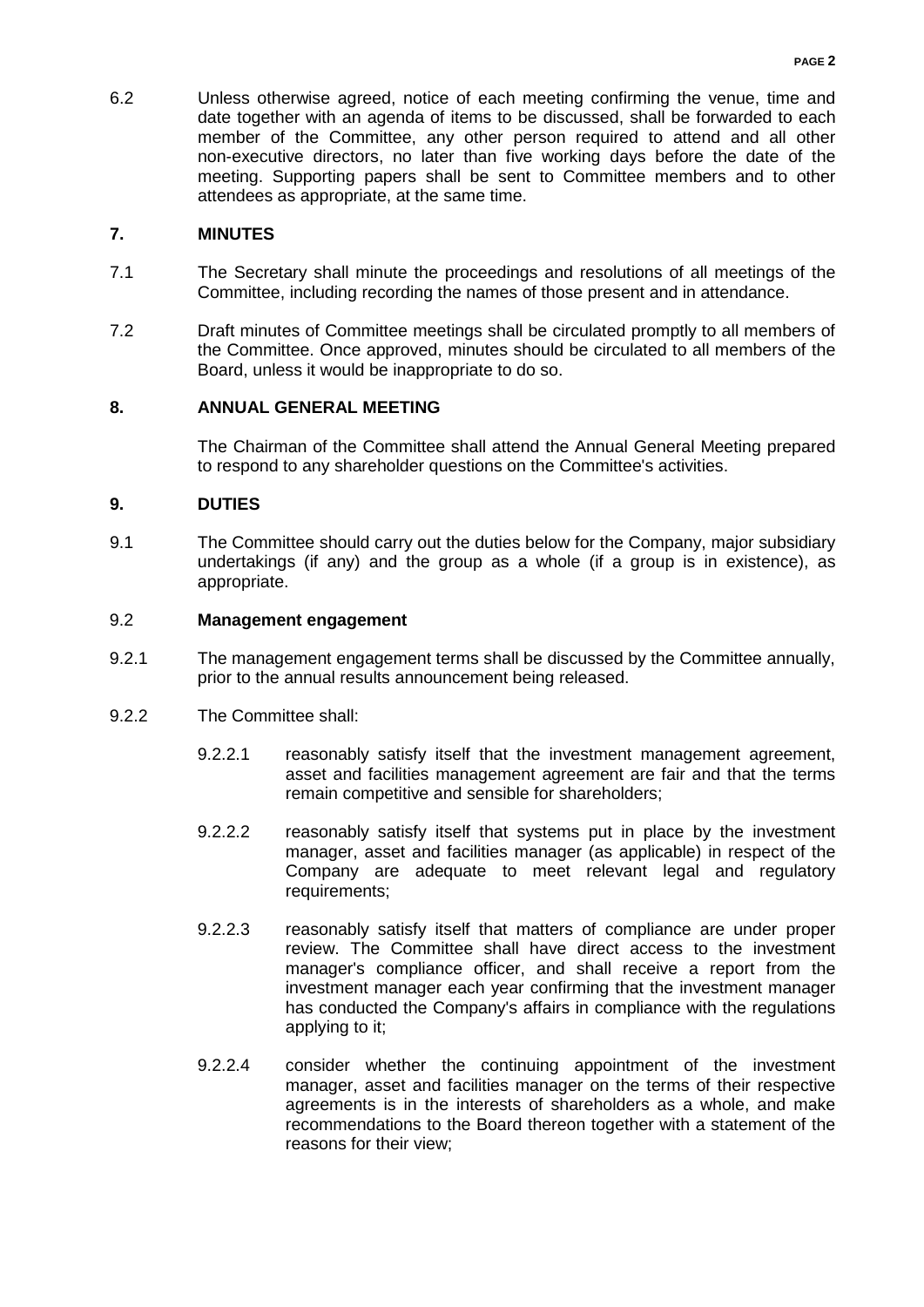- 9.2.2.5 consider the appointment or re-appointment of the investment manager, the asset and the facilities manager and the level of fees and make recommendations to the Board thereon; and
- 9.2.2.6 review with the investment manager and asset and facilities manager any material issues arising from their work that the investment manager and asset and facilities manager wishes to bring to the attention of the Committee, whether privately or otherwise.

#### 9.3 **Service providers**

- 9.3.1.1 review and consider the appointment and remuneration of providers of services to the Company; and
- 9.3.1.2 consider any points of conflict which may arise between the providers of services to the Company.

### **10. REPORTING RESPONSIBILITIES**

- 10.1 The Committee Chairman shall report formally to the Board on its proceedings after each meeting on all matters within its duties and responsibilities.
- 10.2 The Committee shall make whatever recommendations to the Board it deems appropriate on any area within its remit where action or improvement is needed.
- 10.3 The Committee shall compile a report to shareholders on its activities to be included in the Company's annual report.

### **11. OTHER MATTERS**

The Committee shall:

- 11.1 have access to sufficient resources in order to carry out its duties, including access to the Company Secretary for assistance as required;
- 11.2 be provided with appropriate and timely training, both in the form of an induction programme for new members and on an ongoing basis for all members;
- 11.3 give due consideration to applicable laws and regulations including the requirements of the Listing Rules, the Prospectus Rules, the Disclosure Rules and Transparency Rules, the provisions of the UK Corporate Governance Code and the Association of Investment Companies' Code of Corporate Governance as such apply to the Company from time to time;
- 11.4 oversee any investigation of activities which are within its terms of reference; and
- 11.5 arrange for periodic reviews of its own performance and, at least annually, review its constitution and terms of reference to ensure it is operating at maximum effectiveness and recommend any changes it considers necessary to the Board for approval.